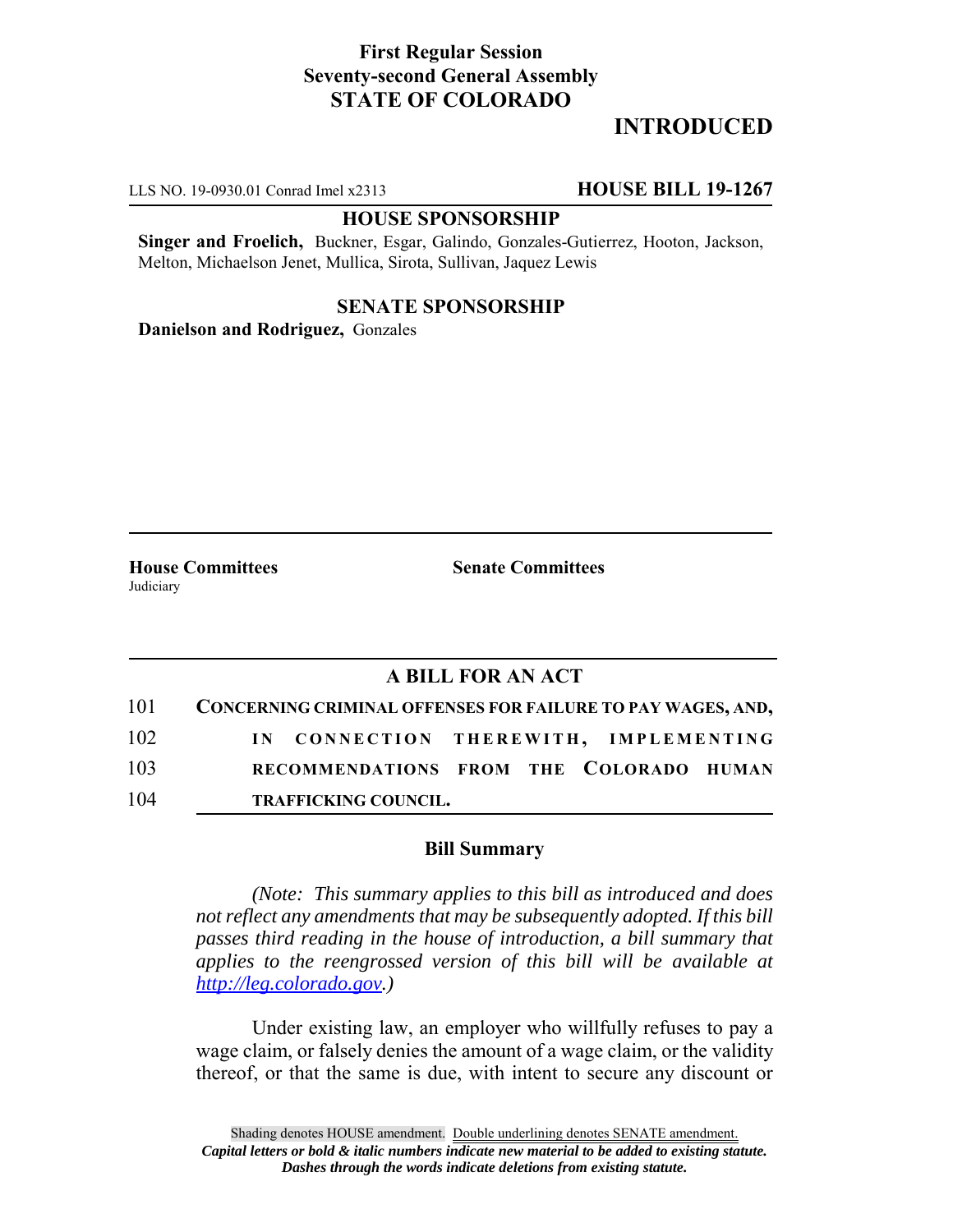underpayment of such unpaid wage or with intent to annoy, harass, oppress, hinder, delay, or defraud the person who is owed wages (wage theft), is guilty of a misdemeanor.

The bill prohibits wage theft with the intent to coerce a person who is owed wages. The bill defines wage theft as theft, which is a felony when the theft is of an amount greater than \$2,000.

The bill removes the exemption from criminal penalties for an employer who is unable to pay wages or compensation because of a chapter 7 bankruptcy action or other court action resulting in the employer having limited control over his or her assets. The bill includes in the definition of employee any person who performs work that is an integral part of the employer's business and includes in the definition of employer foreign labor contractors, officers or agents of an employer entity, and any person acting directly or indirectly in the interest of an employer in relation to an employee.

Under existing law, an employer who pays an employee a wage less than the minimum wage is guilty of a misdemeanor. Under the bill, a person who willfully pays a wage less than the minimum commits theft, which is a felony when the theft is of an amount greater than \$2,000.

2 **SECTION 1. Legislative declaration.** (1) The general assembly

- 3 finds and declares that:
- 

4 (a) The Colorado human trafficking council, created pursuant to

5 House Bill 14-1273, enacted in 2014, was established to improve services

6 for victims of human trafficking, assist in the prosecution of human 7 traffickers, and combat the unlawful practice of human trafficking;

 (b) The nonpartisan 31-member Colorado human trafficking council, its staff, and its partner volunteers should be recognized for their public service, dedication, and work in studying the epidemic of labor trafficking in Colorado and in committing themselves to the eradication of human trafficking in all its forms;

13 (c) The Colorado human trafficking council's 2018 annual report 14 to the general assembly found that:

<sup>1</sup> *Be it enacted by the General Assembly of the State of Colorado:*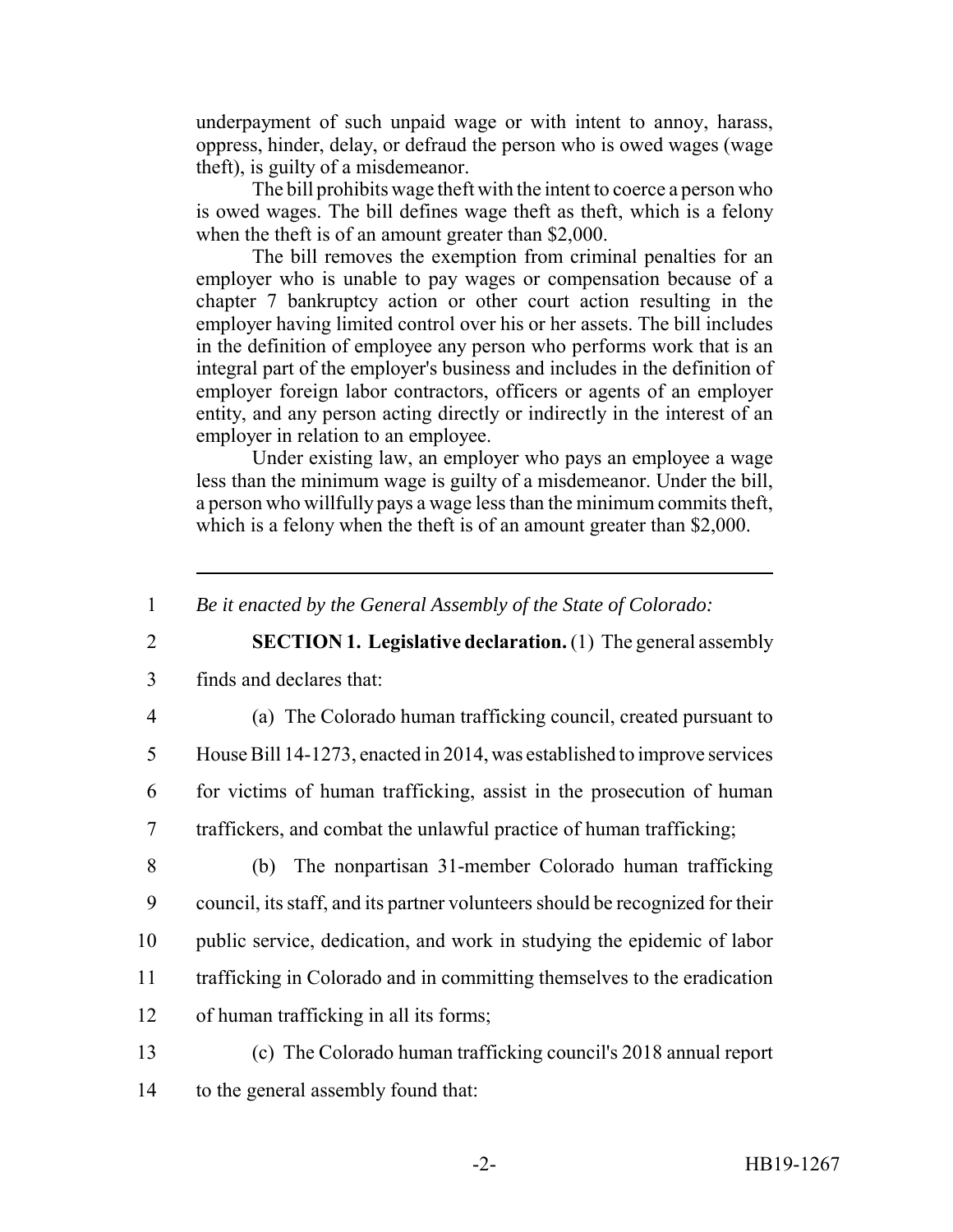(I) Between 2015 and 2017, state prosecutors filed 129 cases using the new human trafficking statutes, only one of which was for labor trafficking;

 (II) Victims of labor trafficking, like those of sex trafficking, should not be seen as complicit in their victimization and are worthy of justice;

 (III) Persons who commit the crime of human trafficking often commit other crimes such as wage theft, tax evasion, and workers' compensation fraud, which drains local and state resources, as well as denies the state its right to revenue;

 (IV) A comprehensive approach is needed to address the crime of labor trafficking; and

 (V) A bill enacted by the general assembly to recognize labor as a thing of value that can be subject to theft would aid law enforcement in combating the crime of labor trafficking.

 (2) The general assembly acknowledges that not all victims of wage theft are victims of human trafficking. Studies have found that, apart from human trafficking, wage theft costs individual workers in Colorado hundreds of millions of dollars in wages and benefits each year and costs the state of Colorado tens of millions of dollars in revenue.

(3) Therefore, the general assembly declares that:

 (a) It is in the public interest of the state to adopt the recommendation of the Colorado human trafficking council to codify that labor is a thing of value subject to theft to assist in the enforcement and prosecution of laws designed to combat labor trafficking, which is a form of modern-day slavery;

(b) Existing law, as interpreted by the Colorado supreme court in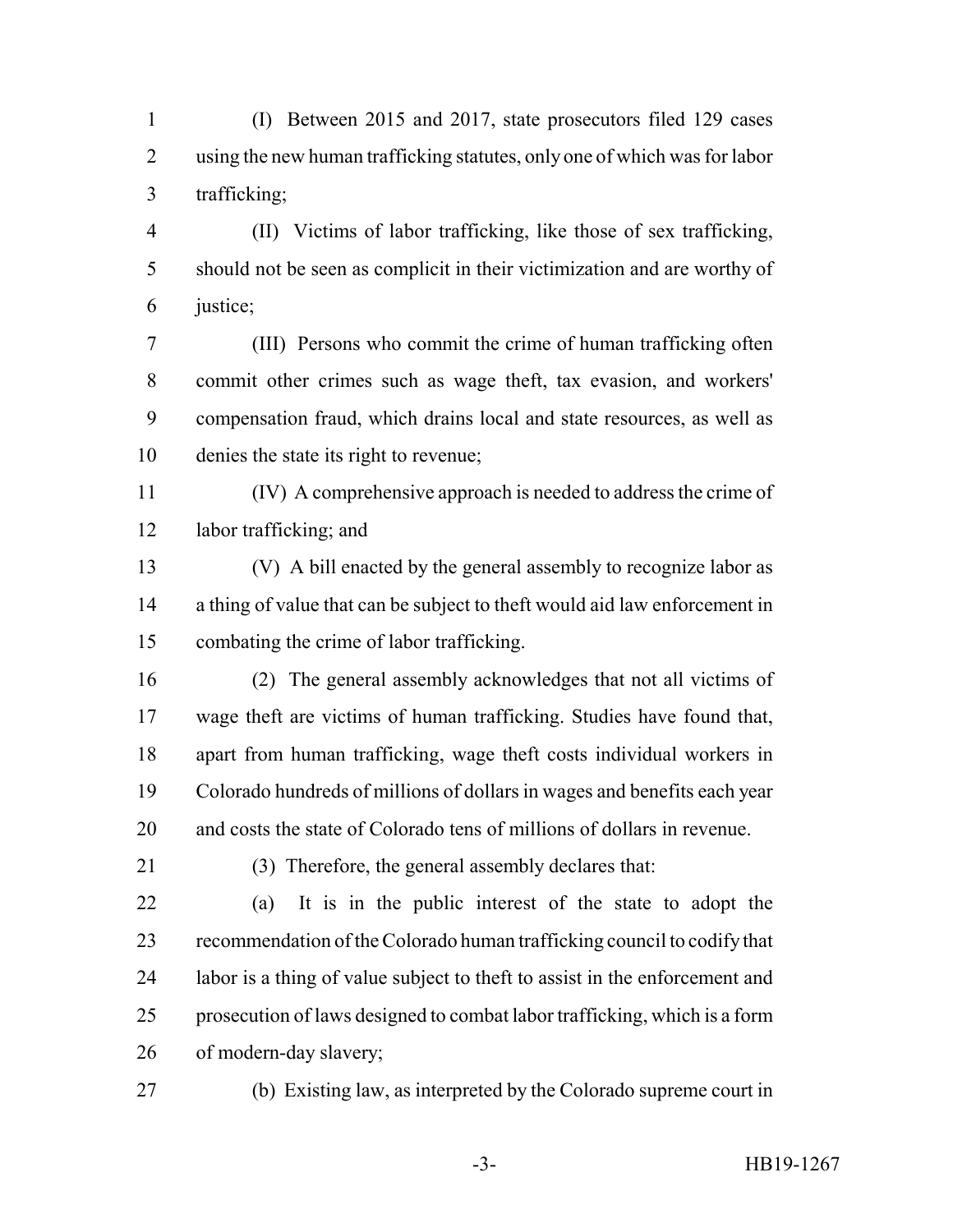*Leonard v. McMorris*, 63 P.3d 323 (2003), does not provide sufficient protections for workers and their families; and

 (c) In order to protect all workers, it is necessary to close loopholes that allow for the exploitation of human labor for profit.

 **SECTION 2.** In Colorado Revised Statutes, 8-4-101, **amend** the introductory portion, (5), and (6); and **add** (8.5) as follows:

 **8-4-101. Definitions.** As used in this article ARTICLE 4, unless the context otherwise requires:

 (5) "Employee" means any person, including a migratory laborer, performing labor or services for the benefit of an employer in which the employer may command when, where, and how much labor or services 12 shall be ARE performed OR WHO PERFORMS WORK THAT IS AN INTEGRAL PART OF THE EMPLOYER'S BUSINESS. For the purpose of this article ARTICLE 4, an individual primarily free from control and direction in the performance of the service, both under his or her contract for the performance of service and in fact, and who is customarily engaged in an independent trade, occupation, profession, or business related to the service performed is not an "employee".

 (6) "Employer" means every INDIVIDUAL, person, firm, partnership, association, corporation, migratory field labor contractor or 21 crew leader, FOREIGN LABOR CONTRACTOR, receiver, or other officer of 22 court in Colorado, and any agent or officer thereof, of the above 23 mentioned classes, OR ANY OTHER ENTITY employing any person in 24 Colorado; except that the COLORADO. "EMPLOYER" INCLUDES ANY PERSON, INCLUDING ANY OFFICER, AGENT, OR EMPLOYEE OF AN ENTITY 26 DESCRIBED IN THIS SUBSECTION (6), ACTING DIRECTLY OR INDIRECTLY IN THE INTEREST OF AN EMPLOYER IN RELATION TO AN EMPLOYEE. THE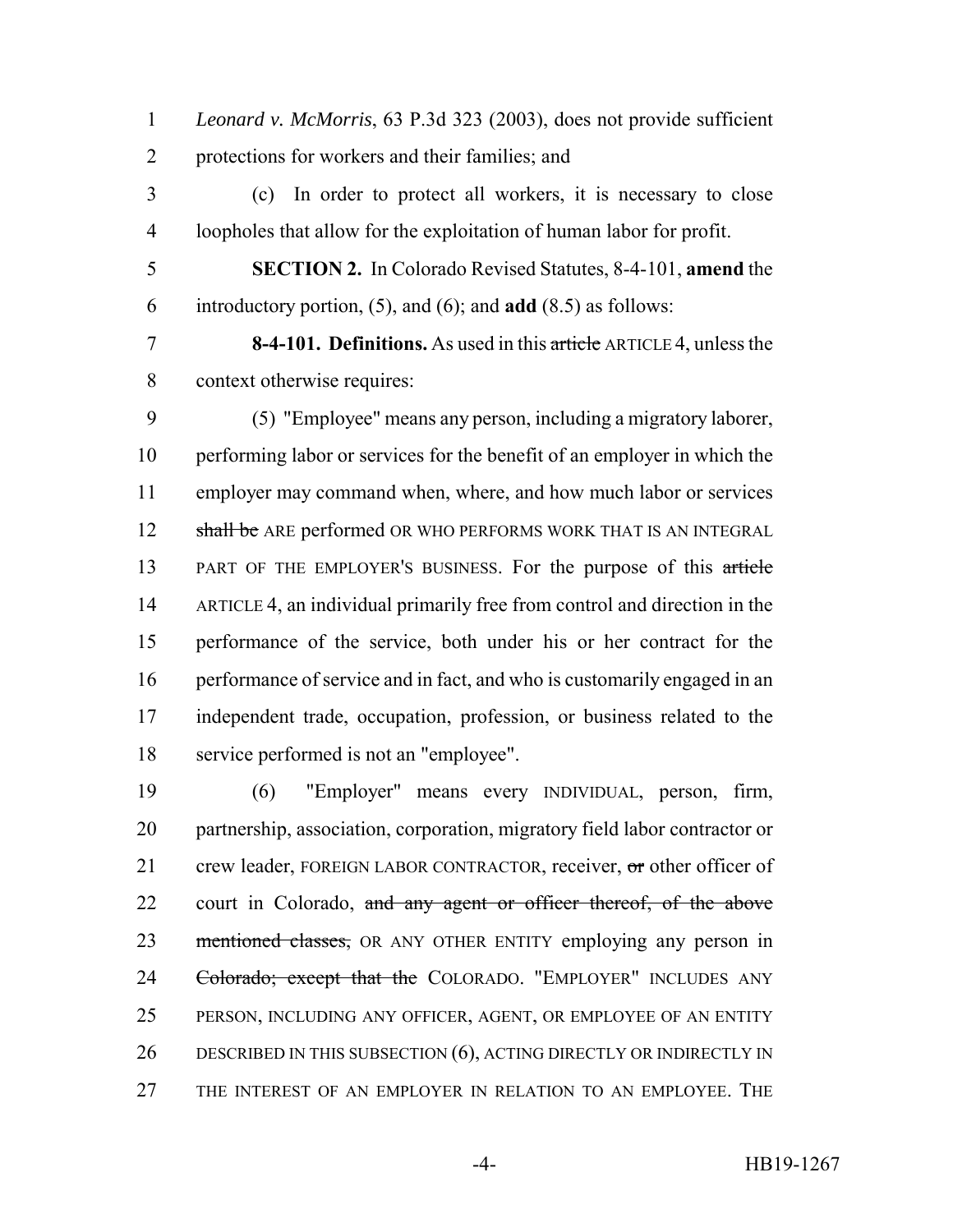1 provisions of this article shall ARTICLE 4 DO not apply to the state or its agencies or entities, counties, cities and counties, municipal corporations, quasi-municipal corporations, school districts, and irrigation, reservoir, or drainage conservation companies or districts organized and existing under the laws of Colorado.

 (8.5) "FOREIGN LABOR CONTRACTOR" MEANS ANY PERSON WHO RECRUITS OR SOLICITS FOR COMPENSATION A FOREIGN WORKER WHO RESIDES OUTSIDE OF THE UNITED STATES IN FURTHERANCE OF THAT WORKER'S EMPLOYMENT IN COLORADO; EXCEPT THAT "FOREIGN LABOR CONTRACTOR" DOES NOT INCLUDE ANY ENTITY OF THE FEDERAL, STATE, OR LOCAL GOVERNMENT.

 **SECTION 3.** In Colorado Revised Statutes, 8-4-114, **amend** (2) as follows:

 **8-4-114. Criminal penalties.** (2) In addition to any other penalty imposed by this article ARTICLE 4, any employer or agent of an employer 16 who being able to pay wages or compensation and being under a duty to pay, willfully refuses to pay WAGES OR COMPENSATION as provided in this 18 article ARTICLE 4, or falsely denies the amount of a wage claim, or the validity thereof, or that the same is due, with intent to secure for himself, herself, or another person any discount upon such indebtedness or any underpayment of such indebtedness or with intent to annoy, harass, oppress, hinder, COERCE, delay, or defraud the person to whom such 23 indebtedness is due, is guilty of a misdemeanor and, upon conviction 24 thereof, shall be punished by a fine of not more than three hundred 25 dollars, or by imprisonment in the county jail for not more than thirty 26 days, or by both such fine and imprisonment. For purposes of this section, "being able to pay wages or compensation" does not include an employer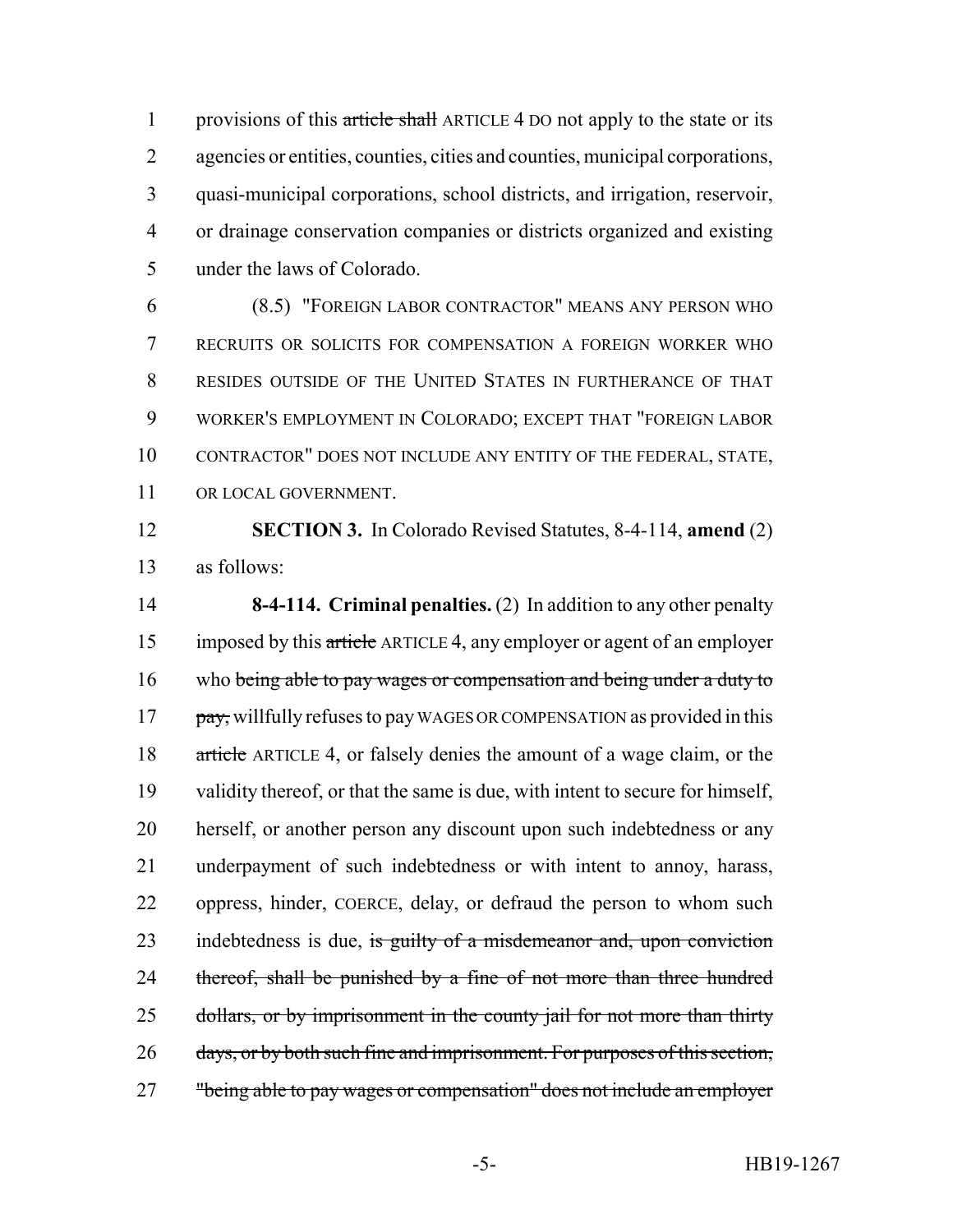1 who is unable to pay wages or compensation by reason of a chapter 7 2 bankruptcy action or other court action that results in the employer having 3 limited control over his or her assets COMMITS THEFT AS DEFINED IN SECTION 18-4-401.

 **SECTION 4.** In Colorado Revised Statutes, **amend** 8-6-116 as follows:

 **8-6-116. Violation - penalty.** The minimum wages fixed by the 8 director, as provided in this article, shall be ARTICLE 6, ARE the minimum wages paid to the employees, and the payment to such employees of a wage less than the minimum so fixed is unlawful, and every employer or other person who WILLFULLY, individually or as an officer, agent, or employee of a corporation or other person, pays or causes to be paid to 13 any such employee a wage less than the minimum is guilty of a 14 misdemeanor and, upon conviction thereof, shall be punished by a fine of not less than one hundred dollars nor more than five hundred dollars, or 16 by imprisonment in the county jail for not less than thirty days nor more 17 than one year, or by both such fine and imprisonment COMMITS THEFT AS DEFINED IN SECTION 18-4-401.

 **SECTION 5. Potential appropriation.** Pursuant to section 2-2-703, C.R.S., any bill that results in a net increase in periods of imprisonment in state correctional facilities must include an appropriation of money that is sufficient to cover any increased capital construction, any operational costs, and increased parole costs that are the result of the bill for the department of corrections in each of the first five years following the effective date of the bill. Because this act may increase periods of imprisonment, this act may require a five-year appropriation.

**SECTION 6. Act subject to petition - effective date -**